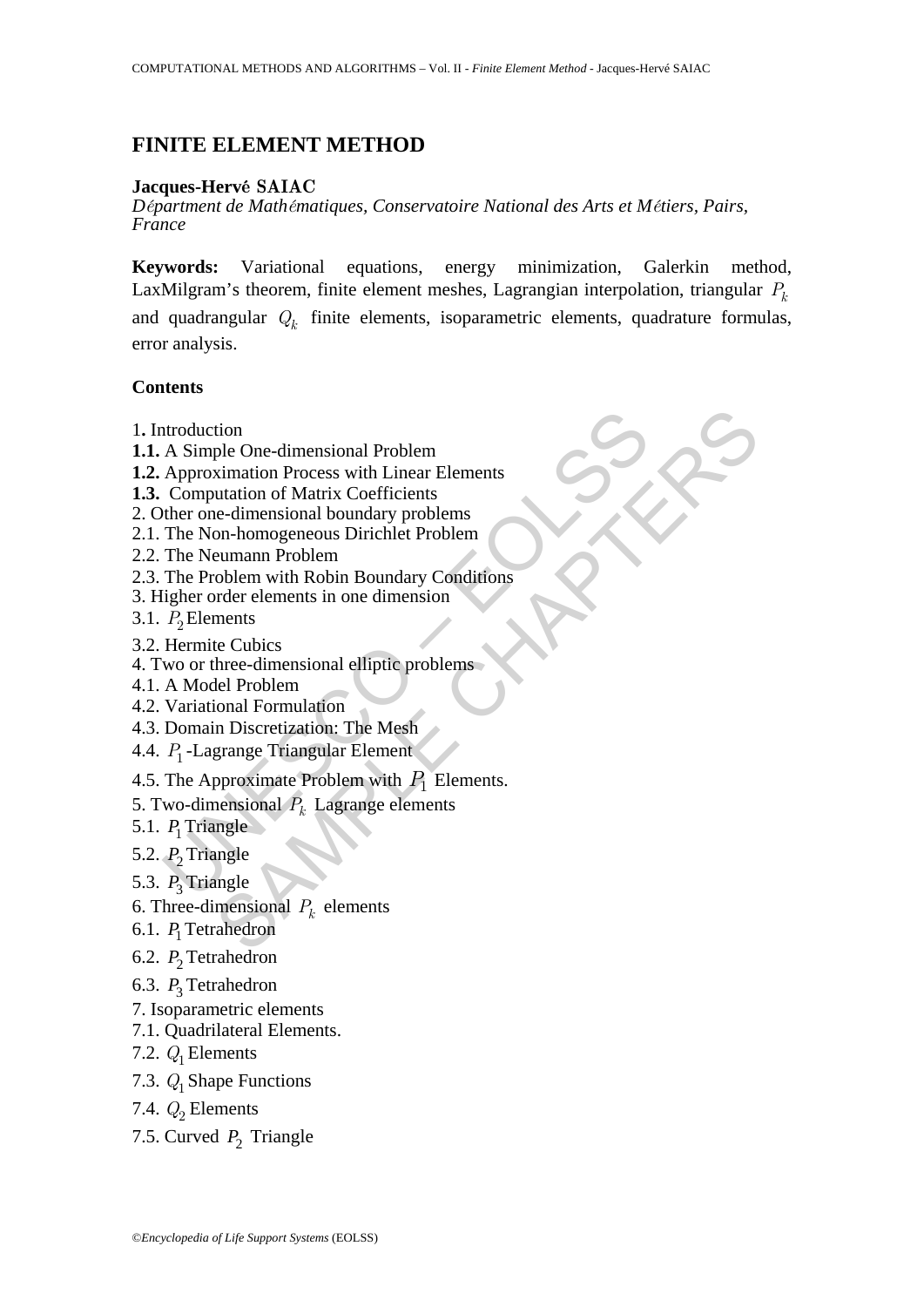### 7.6. Three-dimensional Isoparametric Elements

8. Error analysis with exact integration

- 8.1. Internal Approximation
- 8.2. A General Error Bound for Elliptic Problems
- 8.3. General Error Bound with  $P_k$  or  $Q_k$  Elements and Exact Integration
- 9. Numerical quadrature formulas
- 9.1. One Dimensional Formulas
- 9.2. Two-dimensional Formulas
- 9.3. Three-dimensional Formulas
- 10. Error analysis with numerical integration
- 10.1. Ellipticity Conditions.
- 10.2. Error Bound with Numerical Quadrature
- 11. Some practical conclusions
- 11.1. One-dimensional Elliptic Problems
- 11.2. Two-dimensional Elliptic Problems

11.3. Counter-examples: Non-elliptic Approximate Bilinear Forms

Bibliography

Biographical Sketch

### **Summary**

Concert Contents and Contents and Conserved Telliptic Scotter-Examples: Non-elliptic Approximate Bilinear Forms<br>
Scotter-examples: Non-elliptic Approximate Bilinear Forms<br>
Universignal Sketch<br>
1. Compare Terminical Sketch<br> dimensional Elliptic Problems<br>
dimensional Elliptic Problems<br>
ther-examples: Non-elliptic Approximate Bilinear Forms<br>
hy<br>
al Sketch<br>
al Sketch<br>
al Sketch<br>
al Sketch<br>
al Sketch<br>
al Sketch<br>
al Sketch<br>
al Sketch<br>
al Sketch<br>
a The introduction to finite element method may be very tricky. On the one hand, the rigorous foundation of the mathematical concepts requires difficult theorems of functional analysis, on the other hand, applications (to fluids for example) need sometimes complex finite element spaces. In the 3d case, with a great number of unknowns, it is very difficult to produce efficient codes. In this presentation, we prefer to concentrate on the fundamental concepts and to illustrate them by simple applications. We first present the finite element method in the one dimensional case, even if it is, of course, more useful in higher dimensions and complex geometry. This allows us to thoroughly explain the computations of element stiffness and mass matrices and complete linear systems with different boundary conditions. Then, we present twodimensional triangular and iso-parametric quadrilateral elements and we give a general idea of the tridimensional case. Numerical integration formulas are detailed in the triangular and quadrilatal cases. A quick survey on error estimation and counter examples of bad choices of quadrature formulas are finally given.

# **1. Introduction**

The Finite Element Method (F.E.M.) was developed in the late 1950's to numerically solve equations of elasticity and structural mechanics. It was introduced by engineers as a generalization of earlier methods used to solve discrete systems. The finite element method was based on an analogy between real discrete elements of a structure and small parts of a continuum domain, so-called finite elements. In the field of solid mechanics, it is nowadays the standard method. Outside this field, the range of applications of the finite method has extended to all engineering disciplines. Now this method is applied widely.

It has been developed by mathematicians and numerical analysts and has become a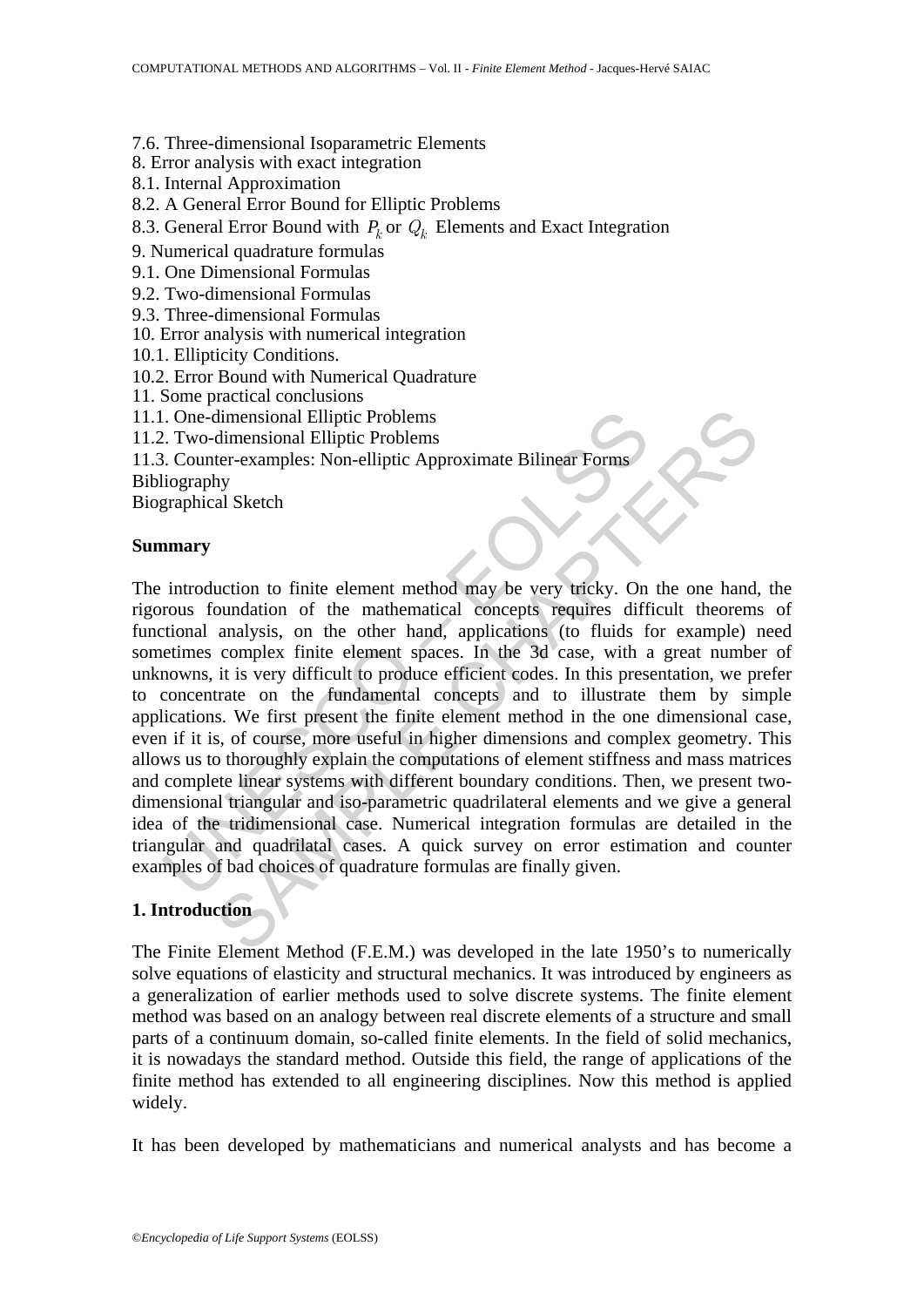general tool for numerical solution of partial differential equations. The finite element method is particularly suitable to solve equilibrium or, equivalently, energy minimization problems. This method has the big advantage that complicated geometries, general boundary conditions and variable material properties can be handed easily and in a natural way, whereas finite differences or spectral methods introduce artificial complications. In fluid mechanics problems, the finite element method competes with the finite volume method which presents the same geometrical flexibility and naturally preserves the conservation laws. Modern codes combine both methods, finite volume dealing with the conservative part of the equations and finite element with the dissipative one. For a mechanical engineering approach and a review of many applications of the finite element method, refer to [8]. For a mathematical study and a detailed error analysis, refer to [1]. For teaching textbooks, refer to [5] and [6]. At last for finite element applications to Naveir-Stokes equations and fluid mechanics, the reader will profitably read [4], [7] and [3] for extensions to non-linear problems.

#### **1.4. A Simple One-dimensional Problem**

ler will profitably read [4], [7] and [3] for extensions to non-linear<br>
A Simple One-dimensional Problem<br>
variational formulation of elliptic differential problems and the<br>
imization problem (in the symmetric case) are th profitably read [4], [7] and [3] for extensions to non-linear problems.<br>
profitably read [4], [7] and [3] for extensions to non-linear problems.<br>
ple One-dimensional Problem<br>
conal formulation of elliptic differential pro The variational formulation of elliptic differential problems and the equivalent energy minimization problem (in the symmetric case) are the key basis of finite element methods ( see *Variational statements of problems. Variational methods*). Once the continuous problem is written in variational form, thanks to the Lax Milgram theorem, we obtain the existence and uniqueness of the exact solution in Hilbert space *H*. Then, the approximation process begins. The finite element method enables us to build finite dimensional spaces (subspaces of *H* for the so-called conforming methods).The approximate solution belongs to this finite dimensional space. It is, in a certain sense, the best approximation in this subspace of the exact solution. In contrast with finite difference methods where the approximated solution is the vector of discrete nodal approximate values, in the finite element method, the approximate solution is a continuous (in most cases) function (even if it is, finally, defined by its nodal values). This is one of the big advantages of finite element methods. We can apply to the approximate solution the same operators as we applied to the exact solution.

Let us begin by a simple one-dimensional problem to introduce the basic concepts of the finite element method (F.E.M). An elastic cord fixed at both ends is subject to a vertical load per unit length *f*. The vertical displacement *u* is real function, the solution of

$$
\begin{cases}\n-u''(x) = f(x) & \forall x \in [0, L] \\
u(0) = 0 & u(L) = 0\n\end{cases}
$$
\n(0.1)

where L is the length of the cord.

This very simple homogenous Dirichlet problem can be written in variational form. We proceed as in *Variational statements of problems. Variational methods*. to obtain

$$
\begin{cases}\n\text{Find } u & \in V_0 \quad \text{such that} \quad \forall v \in V_0 \\
\mathcal{A}(u, v) = L(v)\n\end{cases} \tag{0.1}
$$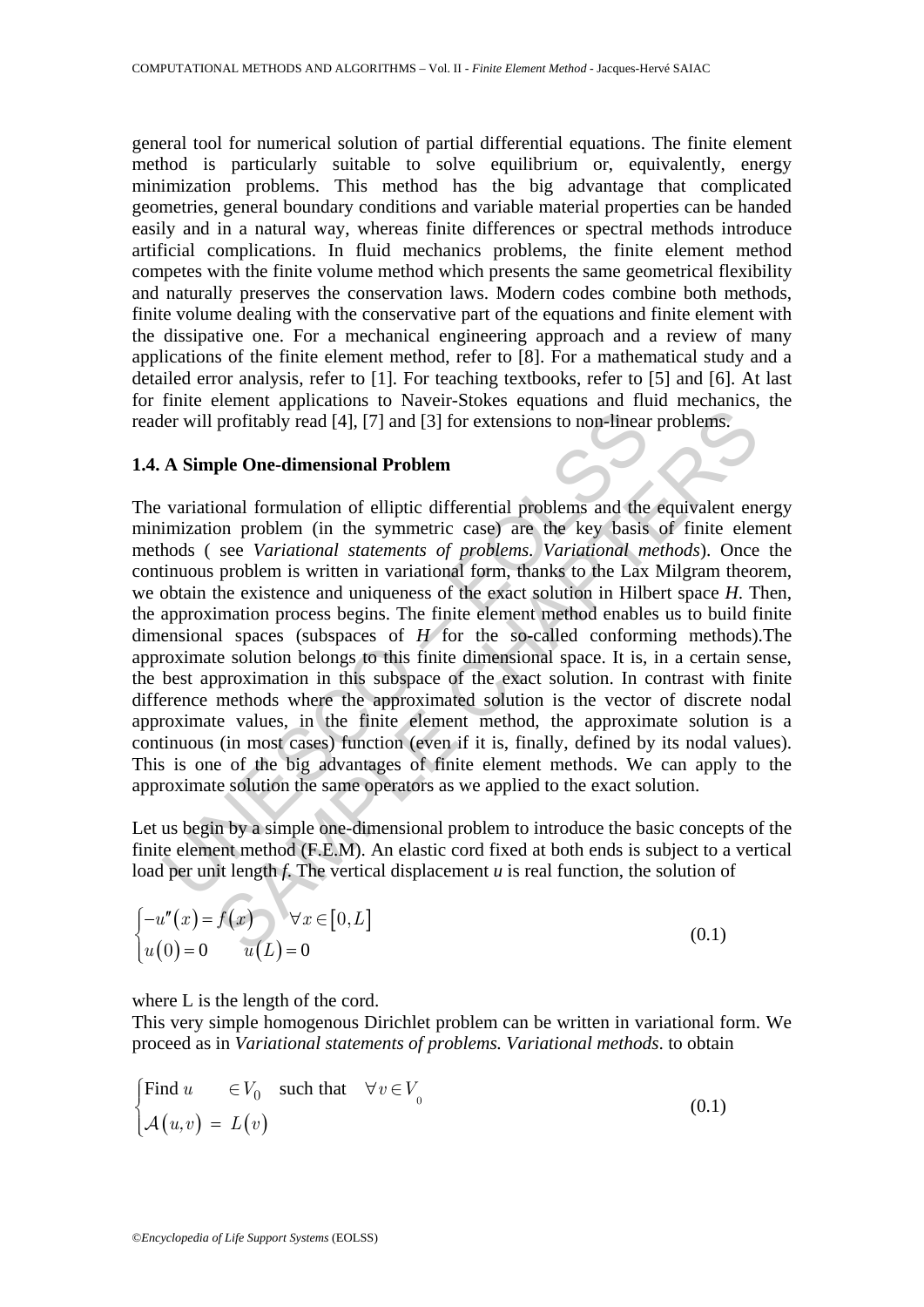where the space  $V_0 = H_0^1(\Omega)$ , with  $\Omega = [0, L]$ , and the bilinear form A and the linear form *L* are defined by:

$$
\mathcal{A}(u,v) = \int_0^L \frac{du}{dx}(x) \frac{dv}{dx}(x) dx, \quad L(v) = \int_0^L f(x)v(x) dx \tag{0.2}
$$

As the bilinear form is symmetric, the problem is equivalent to the following energy minimization:

$$
\begin{cases}\n\text{Find} & u \in V_0 \text{ which minimizes} \\
E(v) = \frac{1}{2} \int_0^L \left(\frac{dv}{dx}(x)\right)^2 dx - \int_0^L f(x)v(x) dx\n\end{cases} \tag{0.3}
$$

# **1.5. Approximation Process with Linear Elements**

This is the starting point of the approximation process. Then F.E.M. can be simply described as a process of constructing finite dimensional subspaces  $V_{0,h}$  of  $V_0$ . The approximate solution will be found in five steps.

1. Build a mesh on the domain  $\Omega$ . The domain  $\Omega$  is subdivided into a finite number of simple subsets, called finite elements. In this first one-dimensional case, elements are the *N* subintervals  $[x_{i-1}, x_i]$  for  $i = 1,...N$ .

$$
E(v) = \frac{1}{2} \int_0^{\infty} \left( \frac{dx}{dx}(x) \right)^{u} dx = \int_0^{\infty} f(x) v(x) dx
$$
  
5. Approximation Process with Linear Elements  
his is the starting point of the approximation process. Then F.E.M. can be simp-  
sscribed as a process of constructing finite dimensional subspaces  $V_{0,h}$  of  $V_0$ . TI  
oproximate solution will be found in five steps.  
Build a mesh on the domain  $\Omega$ . The domain  $\Omega$  is subdivided into a finite number  
mple subsets, called finite elements. In this first one-dimensional case, elements a  
ne N subintervals  $\left[ x_{i-1}, x_i \right]$  for  $i = 1,...N$ .  
  
a  
 $x_i - 1$   $x_i$   $x_{i+1}$   
Figure: 1. One dimensional mesh  
ack element. Here we will choose linear polynomials. Then define the global fini  
imensional subspace V. based on the mesh by considering the continuous functions

Figure: 1. One dimensional mesh

 $J_0$   $\left(\frac{1}{dx}(x)\right)$   $ax - J_0$   $J(x)v(x)ax$ <br>
sximation Process with Linear Elements<br>
starting point of the approximation process. Then F.E.M. can be sin<br>
as a process of constructing finite dimensional subspaces  $V_{0,h}$  of  $V_$ 2. Choose a simple function space to represent the approximate solution locally on each element. Here we will choose linear polynomials. Then define the global finite dimensional subspace  $V_{0,h}$  based on the mesh by considering the continuous functions satisfying the Dirichlet boundary conditions and whose restrictions on each element are linear polynomials. Approximate solutions of the following kind are obtained:



Figure: 2. A function of the discrete space  $V_{0,h}$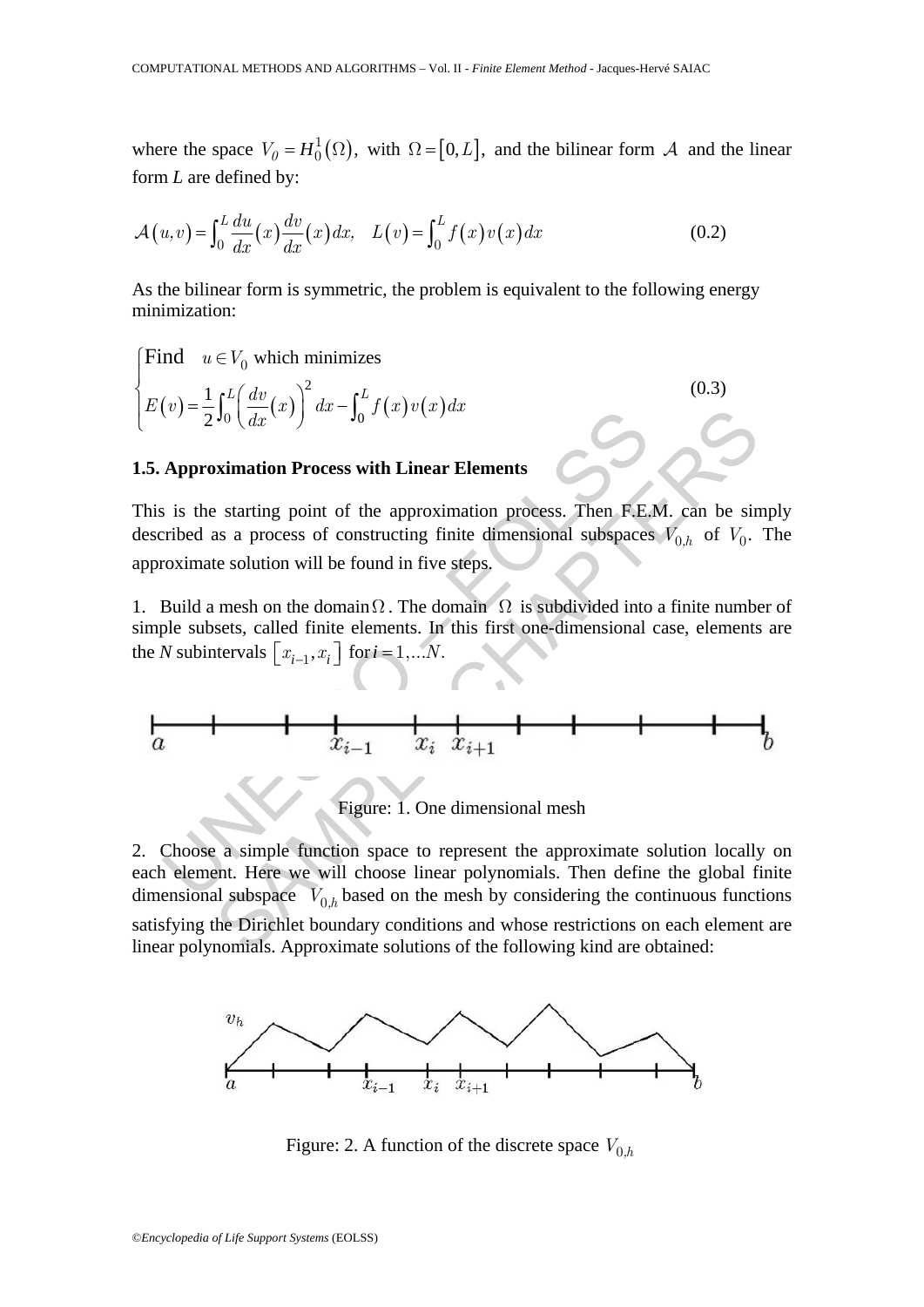A Lagrangian basis  $\{w_i\}$  of this space is the set of "hat" functions defined by

$$
w_i(x_j) = \delta_{ij} \quad \forall i = 1, N - 1 \quad \text{and} \quad \forall j = 1, N - 1 \tag{0.4}
$$



Figure:3. A basis function

Any function  $v_h \in V_{0,h}$  can be represented by:

$$
v_h\left(x\right)=\sum_{i=1}^{i=N-1}v_iw_i\left(x\right)
$$

where  $v_i = v_h(x_i)$ . The coefficients  $v_i$  are nothing but the nodal values of  $v_h$ .

3. Project the continuous problem on the finite dimensional subspace  $V_{0,h}$ . The following discrete problem will be solved:

 $(0.5)$ 

Figure:3. A basis function  
\nAny function 
$$
v_h \,\epsilon V_{0,h}
$$
 can be represented by:  
\n
$$
v_h(x) = \sum_{i=1}^{i=N-1} v_i w_i(x)
$$
\nwhere  $v_i = v_h(x_i)$ . The coefficients  $v_i$  are nothing but the nodal values of  $v_h$ .  
\n3. Project the continuous problem on the finite dimensional subspace  $V_0$   
\nfollowing discrete problem will be solved:  
\n
$$
\begin{cases}\n\text{Find } u_h \in V_{0,h} \text{ such that } \forall v_h \in V_{0,h} \\
\mathcal{A}(u_h, v_h) = L(v_h)\n\end{cases}
$$
\n(0.6)  
\nThis problem is equivalent to the linear system:  
\n
$$
\begin{cases}\n\text{Find } u_1, u_2, \dots u_{N-1} \text{ such that } \forall i = 1, N-1\n\end{cases}
$$

This problem is equivalent to the linear system:

Figure:3. A basis function  
\nAny function 
$$
v_h \in V_{0,h}
$$
 can be represented by:  
\n
$$
v_h(x) = \sum_{i=1}^{i=N-1} v_i w_i(x)
$$
\nwhere  $v_i = v_h(x_i)$ . The coefficients  $v_i$  are nothing but the nodal values of  $v_h$ .  
\n3. Project the continuous problem on the finite dimensional subspace  $V_{0,h}$ .  
\nfollowing discrete problem will be solved:  
\n
$$
\begin{cases}\n\text{Find } u_h \in V_{0,h} \text{ such that } \forall v_h \in V_{0,h} \\
\mathcal{A}(u_h, v_h) = L(v_h)\n\end{cases}
$$
\n(0.6)  
\nThis problem is equivalent to the linear system:  
\n
$$
\begin{cases}\n\text{Find } u_1, u_2, \dots u_{N-1} \text{ such that } \forall i = 1, N-1 \\
\sum_{j=1}^{j=N-1} \mathcal{A}(w_j, w_i) u_j = L(w_i)\n\end{cases}
$$
\n(0.7)

4. Compute the matrix and the right hand side coefficients of this linear system. This is done by splitting the integrals into contributions from each element. On each element (here intervals  $[x_{i-1}, x_i]$ ), the basis functions  $w_i$  reduce to linear polynomials. That makes the computations very easy.

After elementary calculations are performed, the resulting linear system is obtained by an assembling process.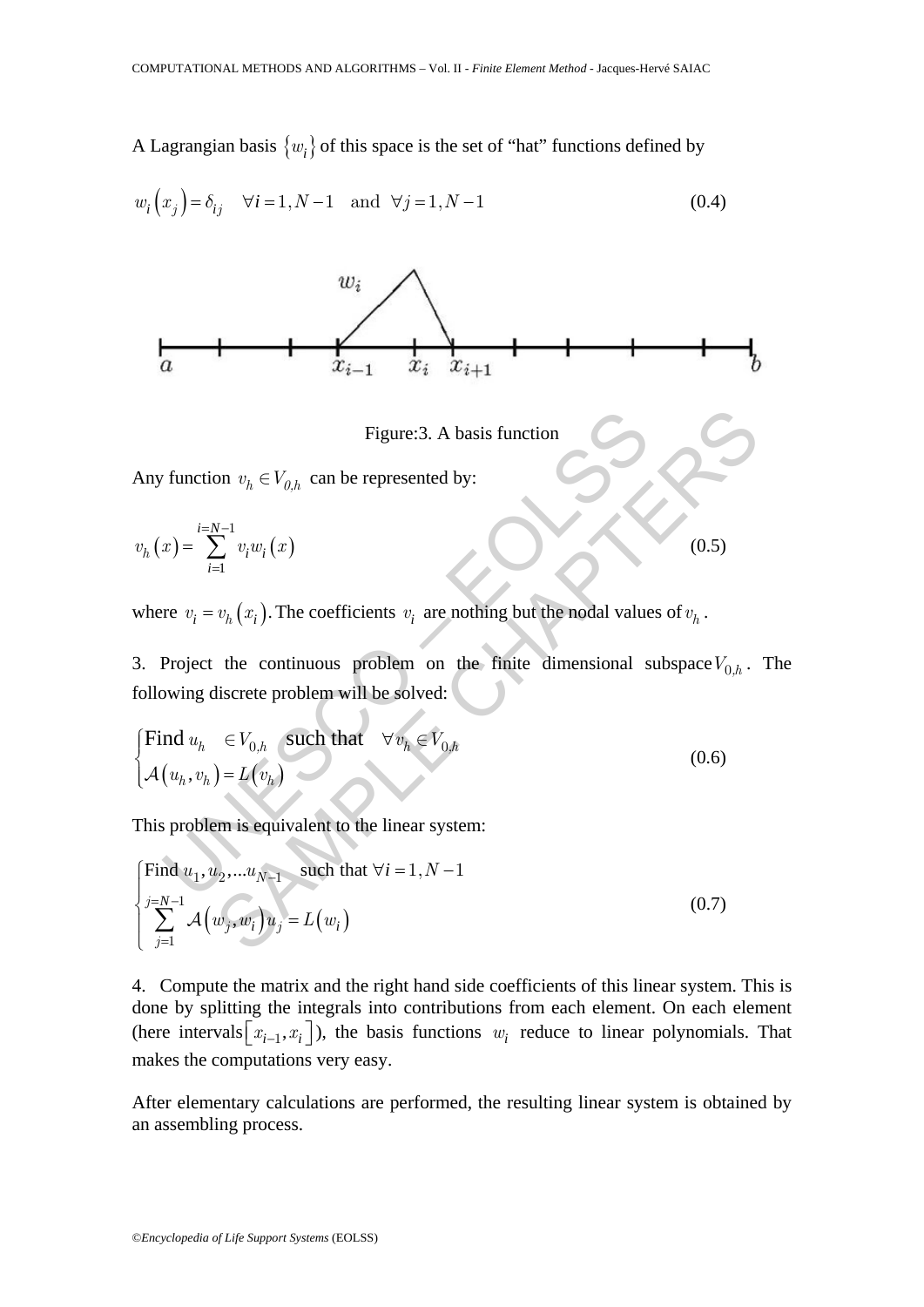*5.* Finally the linear system is solved using one of the methods described in *Solution of systems of linear algebraic equations.* 

#### **1.6. Computation of Matrix Coefficients**

Let us give some details on the practical computation of matrix coefficients in this simple case. The computation is done by assembling the contributions of each element

$$
T_i = \begin{bmatrix} x_{i-1}, x_i \end{bmatrix} \quad \text{for} \quad i = 1,...N \, .
$$

The coefficients

$$
A_{ij} = \mathcal{A}(w_j, w_i) = \int_0^L w'_j(x) w'_i(x) dx
$$

of the global matrix *A* are obtained by adding elementary contributions:

$$
A_{ij} = \sum_{k=1}^{k=N} \int_{x_{k-1}}^{x_k} w'_j(x) w'_i(x) dx.
$$
 (0.8)

Let us consider, for example the element  $T_i$ ,  $=[x_{i-1}, x_i]$ . There are only two non zero basis functions on  $T_i$ , namely  $w_{i-1}$  and  $w_i$ 

$$
A_{ij} = \mathcal{A}(w_j, w_i) = \int_0^L w'_j(x) w'_i(x) dx
$$
  
of the global matrix A are obtained by adding elementary contributions:  

$$
A_{ij} = \sum_{k=1}^{k=N} \int_{x_{k-1}}^{x_k} w'_j(x) w'_i(x) dx.
$$
(0.8)  
Let us consider, for example the element  $T_i = [x_{i-1}, x_i]$ . There are only two non  
basis functions on  $T_i$ , namely  $w_{i-1}$  and  $w_i$   

$$
w_{i-1}|T_i = \frac{x_i - x}{x_i - x_{i-1}} \quad w_{i}|T_i = \frac{x - x_{i-1}}{x_i - x_{i-1}}
$$
(0.9)  

$$
w'_{i-1}|T_i = \frac{1}{x_i - x_{i-1}} \quad w'_{i}|T_i = \frac{1}{x_i - x_{i-1}}
$$
(0.10)  
Thus the contribution of  $T_i$  will affect only the four following global macoefficients:  $A_{i-1,i-1}, A_{i-1,i}, A_{i,i}$  and  $A_{i,i-1}$ .  
It is easy to compute these contributions. They are usually written in a matrix fo  
leading to the so called "element matrix":

Thus the contribution of *T<sub>i</sub>* will affect only the four following global matrix coefficients:  $A_{i-1,i-1}, A_{i-1,i}, A_{i,i}$  and  $A_{i,i-1}$ .

It is easy to compute these contributions. They are usually written in a matrix form, leading to the so called "*element matrix*":

$$
Elem_i = \begin{pmatrix} e_{1,1}^i & e_{1,2}^i \\ e_{2,1}^i & e_{2,2}^i \end{pmatrix}
$$
 (0.11)

where

$$
e_{1,1}^i = \int_{x_{i-1}}^{x_i} w_{i-1}'(x)^2 dx = \int_{x_{i-1}}^{x_i} \frac{1}{(x_i - x_{i-1})^2} dx = \frac{1}{x_i - x_{i-1}}
$$
(0.12)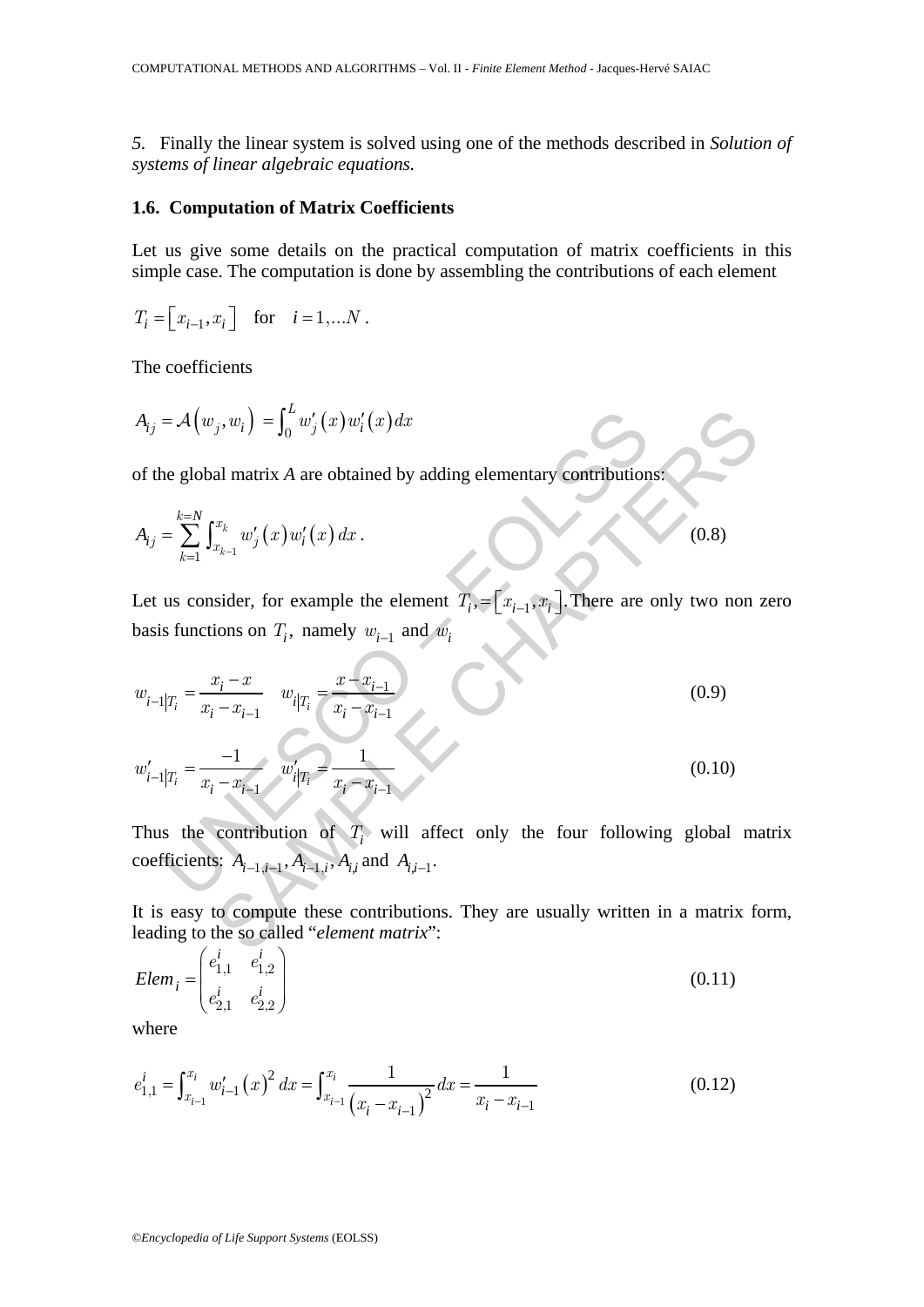$$
e_{1,2}^i = e_{2,1}^i = \int_{x_{i-1}}^{x_i} w_{i-1}'(x) w_i'(x) dx = \int_{x_{i-1}}^{x_i} -\frac{1}{(x_i - x_{i-1})^2} dx = -\frac{1}{x_i - x_{i-1}} \tag{0.13}
$$

$$
e_{2,2}^i = \int_{x_{i-1}}^{x_i} w_{i-1}'(x)^2 dx = \int_{x_{i-1}}^{x_i} \frac{1}{(x_i - x_{i-1})^2} dx = \frac{1}{x_i - x_{i-1}}
$$
(0.14)

and then

$$
Elem_{i} = \begin{pmatrix} \frac{1}{x_{i} - x_{i-1}} & \frac{-1}{x_{i} - x_{i-1}} \\ \frac{-1}{x_{i} - x_{i-1}} & \frac{1}{x_{i} - x_{i-1}} \end{pmatrix} = \frac{1}{x_{i} - x_{i-1}} \begin{pmatrix} 1 & -1 \\ -1 & 1 \end{pmatrix}
$$
(0.15)

The same kind of computational technique is used to obtain the right hand side of the resulting linear system.

### **2. Other One-dimensional Boundary Problems**

We can apply the same process to more general one-dimensional boundary value problems.

#### **2.1. The Non-homogeneous Dirichlet Problem**

Let us consider the following Dirichlet problem:

The same kind of computational technique is used to obtain the right hand side  
resulting linear system.  
**2. Other One-dimensional Boundary Problems**  
We can apply the same process to more general one-dimensional boundary  
problems.  
**2.1. The Non-homogeneous Dirichlet Problem**  
Let us consider the following Dirichlet problem:  

$$
\begin{cases}\n-u''(x) = f(x) & \forall x \in [0, L] \\
u(0) = \alpha & u(L) = \beta\n\end{cases}
$$
 $(2.1)$   
We introduce an auxiliary function  $u_0$  such that  
 $u_0(0) = \alpha$ ,  $u_0(L) = \beta$ ,  
and we consider the new unknown function  $\tilde{u} = u - u_0$ . Problem (2.1) is then equ

We introduce an auxiliary function  $u_0$  such that

$$
u_0(0) = \alpha, \quad u_0(L) = \beta,
$$

Alternative is used to obtain the right hand side of<br>near system.<br>**Dne-dimensional Boundary Problems**<br>pply the same process to more general one-dimensional boundary v<br>on-homogeneous Dirichlet Problem:<br> $f(x) \quad \forall x \in [0, L]$ <br> $u$ and we consider the new unknown function  $\tilde{u} = u - u_0$ . Problem (2.1) is then equivalent to a homogeneous problem for  $\tilde{u}$ . A practical choice for  $u_0$  consists in expanding it in the finite element basis

 $u_0 = \alpha w_0 + \beta w_N$ ,

where  $w_0$  and  $w_N$  are the P1-Lagrangian basis functions associated with the boundary points  $x_0 =$  and  $x_N = L$ . Thus,  $\tilde{u}$  is solution of

$$
\begin{cases}\n\text{Find } \tilde{u} & \in V_0 \quad \text{such that} \quad \forall v \in V_0 \\
\mathcal{A}(\tilde{u}, v) = L(v)\n\end{cases} \tag{2.2}
$$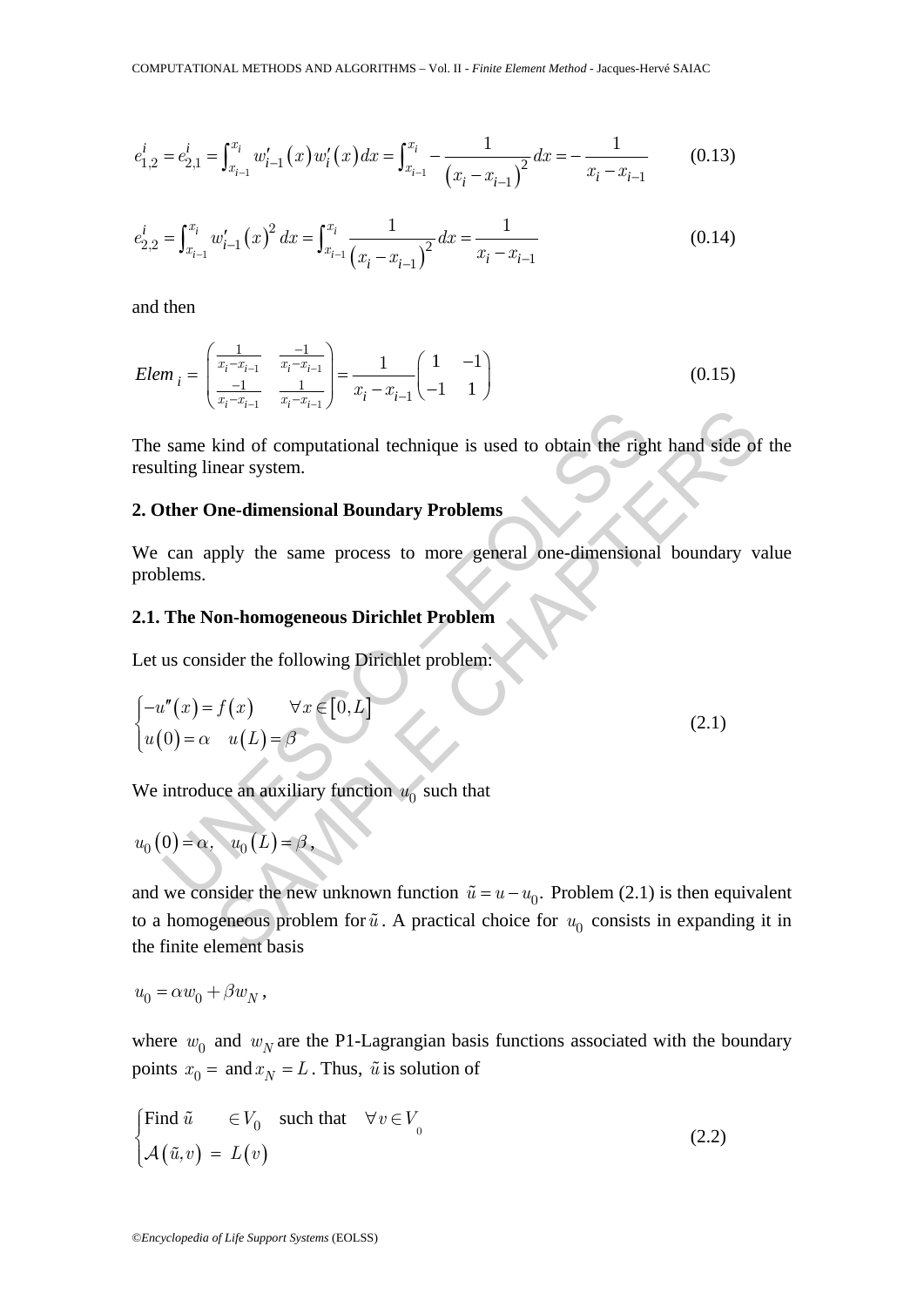where the bilinear form  $A$  is the same as in the homogeneous case, but the linear form *L* is now equal to

$$
L(v) = \int_0^L f(x)v(x)dx - \mathcal{A}(u_0, v).
$$
 (2.3)

Then, the approximation process follows the same lines.

### **2.2. The Neumann Problem**

We consider now the Neumann problem  $(c \in L^{\infty}(0,L))$ :

$$
\begin{cases}\n-u''(x) + c(x)u(x) = f(x), & x \in [0, L], \\
u'(0) = \alpha & u'(L) = \beta\n\end{cases}
$$
\n(2.4)

The variational formulation of this problem is:

$$
\begin{cases}\n\text{Find } u & \in V \quad \text{such that} \quad \forall v \in V \\
\mathcal{A}(u, v) = L(v)\n\end{cases}
$$
\n(2.5)

where, this time, the space  $V = H^1(\Omega)$ , with  $\Omega = [0, L]$ , and the bilinear form A and the linear form *L* are defined by:

$$
\mathcal{A}(u,v) = \int_0^L \frac{du}{dx}(x) \frac{dv}{dx}(x) dx, \quad L(v) = \int_0^L f(x)v(x) dx + \beta v(L) - \alpha v(0) \quad (2.6)
$$

(a)  $u(x) + c(x)u(x) - f(x)$ ,  $x \in [0,1]$ ,<br>
(b)  $= \alpha$   $u'(L) = \beta$ <br>
variational formulation of this problem is:<br>
and  $u \in V$  such that  $\forall v \in V$ <br>
( $u, v$ ) =  $L(v)$ <br>
re, this time, the space  $V = H^1(\Omega)$ , with  $\Omega = [0, L]$ , and the bil<br>
linea **Remark 2.1** (see *Variational statements of problems. Variational methods*). If  $c = 0$ , problem (2.4) is the Neumann problem for the Laplace operator: it is an "ill-posed" problem.

C<sub>A</sub> $y$ <br>  $x$   $u'(L) = \beta$ <br>
onal formulation of this problem is:<br>  $\in V$  such that  $\forall v \in V$ <br>  $L(v)$ <br>
time, the space  $V = H^1(\Omega)$ , with  $\Omega = [0, L]$ , and the bilinear form A<br>
orm L are defined by:<br>  $\int_0^L \frac{du}{dx}(x) \frac{dv}{dx}(x) dx$ ,  $L(v)$ Following the same approach as before, the finite dimensional space  $V_h \subset V$  is the space of continuous, piecewise linear, functions. But, this time, there is no restriction on boundary values. The dimension of the discrete space  $V_h$  is equal to  $N+1$ : the number of nodes of the mesh. The approximate solution reads as follows

$$
u_h(x) = \sum_{i=0}^{i=N} u_i w_i(x).
$$
 (2.7)

The discrete problem to solve is:

$$
\begin{cases}\n\text{Find } u_h & \in V_h \quad \text{such that} \quad \forall v_h \in V_h \\
\mathcal{A}(u_h, v_h) = L(v_h)\n\end{cases} \tag{2.8}
$$

Practical computations follow the same lines as above.